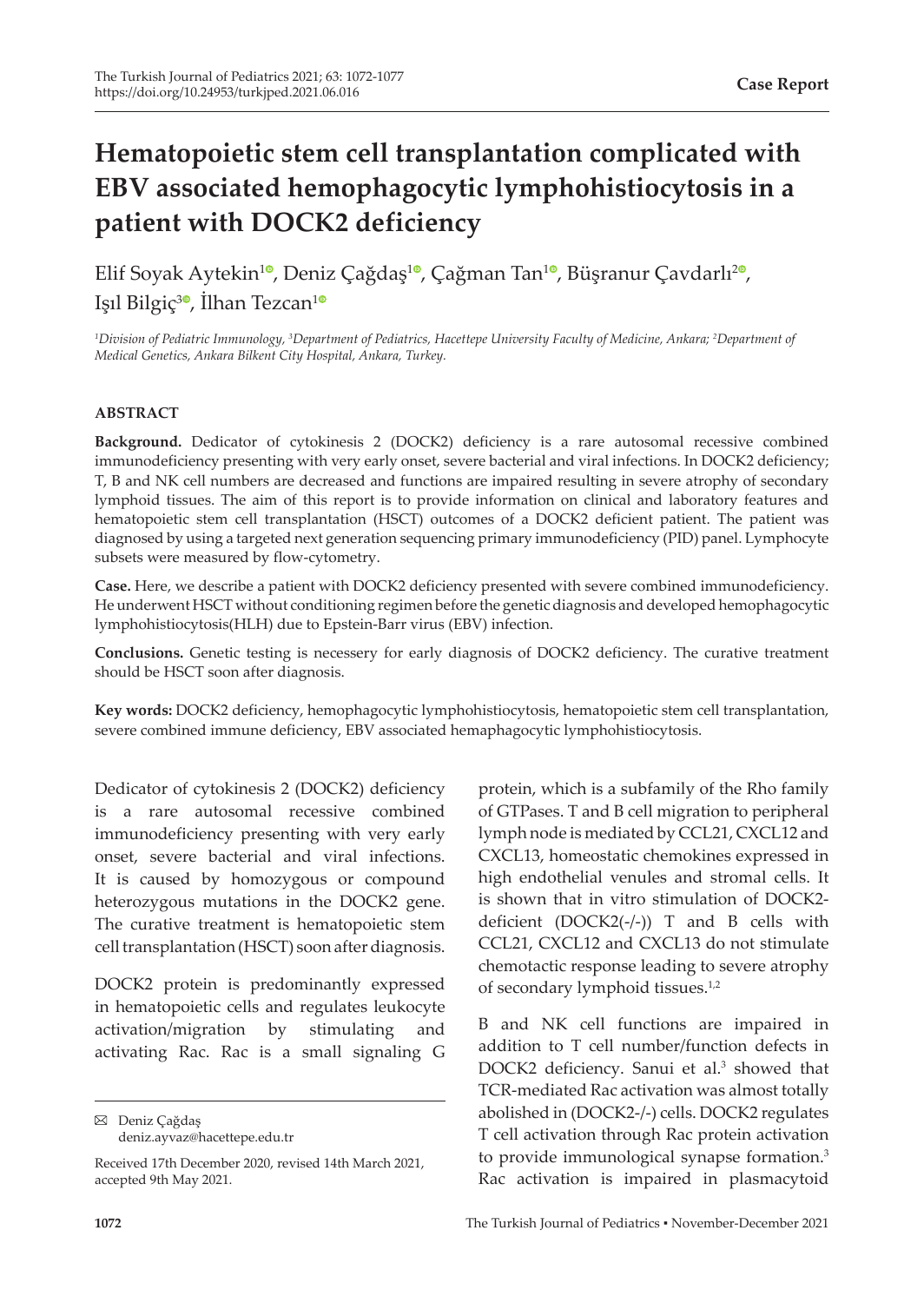dendritic cells similar to lymphocytes in DOCK2 deficiency, resulting in the reduction of motility and the loss of polarity during chemotaxis. Recently Moens et al.<sup>4</sup> showed that reactive oxygen species production are also partially impaired in DOCK2-deficient neutrophils.

As far as we know only 11 patients were reported.4-6 Here, we present a DOCK2 deficient patient who underwent HSCT without conditioning regimen and died because of Candida pneumonia after Epstein-Barr virus (EBV) associated hemophagocytic lymphohistiocytosis (HLH).

# **Case Report**

A one-year-old boy was admitted to Hacettepe University Ihsan Dogramacı Children's Hospital with recurrent diarrhea. He had a normal birthweight, received vaccination according to the routine immunization schedule. During the follow-up period, he had been hospitalized once due to perianal abscess and three times for pneumonia, including Cytomegalovirus (CMV) pneumonia at 4.5 months of age. His parents were consanguineous (first-degree cousins) and had a four-year-old healthy sister.

On physical examination, his body weight was 12 kg (50-75 percentiles (p)), height, 74 cm(<3p), head circumference, 46,5 cm (25p). He had hepatosplenomegaly (both 4 cm below the costal margin).

Laboratory tests showed normal total lymphocyte count (8400/mm3 (3200-12300)), normal immunglobulin levels (IgA:79,7mg/ dl (17-69)), IgG:2880mg/dl (463-1006), IgM:51,9mg/dl (46-159)) with low CD3 (31% (53-75)), CD4 (8% (32-51)), normal CD16/56 (4% (3-15)) and high CD19 (65% (16-35)) ratio and very low naive CD4+ T cells (0.2% (57.1-84.9)), naive CD8+ T cells (0.4% (28.4-80.6)) and recent thymic emigrants (1% (31-81)), suggestive of severe combined immunodeficiency. Monthly intravenous immunoglobulin (IVIG) treatment (400 mg/kg/dose), trimethoprim

sulfamethoxasole and fluconazol prophylaxis were started. At 14 months of age, HSCT (6,6X108nucleated cells/kg) was performed from his HLA-identical father without any conditioning regimen. He was discharged three weeks after HSCT as he was well and an increase in CD3 after HSCT compatible with engraftment was recorded.

After receiving the informed consent from the parents, next-generation sequencing (NGS) primary immunodeficiency (PID) panel of 266 genes (Thermofischer-Ion Torrent Platform) was performed on the patient and a homozygous DOCK2 mutation (NM\_004946.2 c.1773\_1774insG) (p.L592Afs\*76) was found. The mutation was novel, not found in the healthy population (Gnomed, 1000G). Mutation taster predicts that the variant is disease-causing (CADD\_Score:35). This is a null variant that causes a frameshift defect. The probability of being loss-of-function intolerant (pLI) score of the DOCK2 gene indicates that the gene function is not tolerant for loss-of-function variants. The c.1773\_1774insG variant is classified as a pathogenic causative variant for the disease according to the American College of Medical Genetics and Genomics 2015 guidelines.<sup>7</sup> The variant was detected as a heterozygous state in the parents by another NGS platform (Miseq-Illumina San Diego, CA) using PCR primers designed in-house and was visualized with ALAMUT® VISUAL (Interactive Biosoftware: France) software. We gave genetic counseling to the parents. Although there were other consanguineous marriages in the family, our patient was the only affected person.

Three months after HSCT, the patient was admitted to another center with a swelling on the neck. Physical examination revealed cervical lymphadenopathy, massive hepatosplenomegaly (6 cm and 9 cm below the costal margins respectively), and maculopapular rash on arms and trunk. As the skin biopsy was compatible with grade 1 graft versus host disease, cyclosporine was started. We did an extensive infection workup. It included blood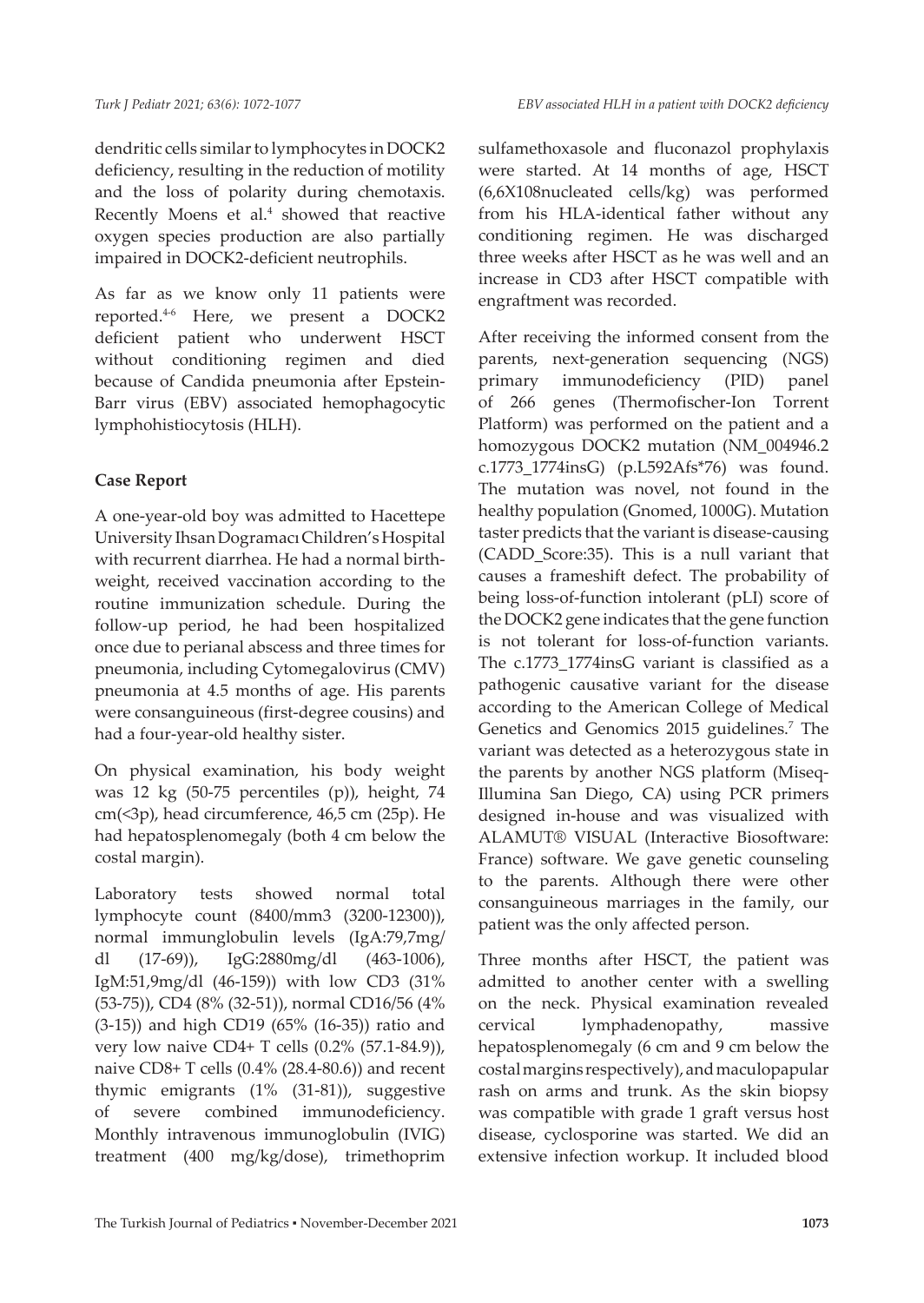cultures, polymerase chain reaction (PCR) testing for mycobacteria and Herpes family, respiratory viruses, and parvovirus. Epstein– Barr Virus viremia (EBV DNA, 991 copies/mL) was present, and acyclovir was started. Despite the broad-spectrum antibiotic therapy, the fever continued, and the patient was evaluated for hemophagocytic lymphohistiocytosis (HLH). Anemia (hemoglobin:7,8g/dl) thrombocytopenia (59000/mm3), neutropenia (500/mm3), hyperferritinemia (6932µg/L) and hypertriglyceridemia (743mg/dl) were observed. Microscopic evaluation of bone marrow aspiration biopsy showed megaloblastic changes. However, hemophagocytosis was not present. Based on laboratory and clinical findings, the patient met the criteria for HLH. Corticosteroids and cyclosporine treatment were given according to the HLH-2004 protocol. Etoposide was not given as EBV DNA was high (20634 copy/ml). The chimerism analysis was low (6%), and the patient was given lymphocyte infusion from his EBV IgG positive donor for EBV reactivation. A second HSCT with conditioning regimen and interferon alpha-2b treatment was planned, but it could not be performed as the patient developed pneumonia. Candida inconspicua was isolated from bronchoalveolar lavage culture. Despite antifungal treatment, the pneumonia did not improve. Unfortunately, the patient died of respiratory insufficiency and multiorgan failure.

## **Discussion**

DOCK2 deficiency is caused by compound heterozygous or homozygous mutations of the DOCK2 gene (Fig. 1). It is one of the rare CIDs reported in 11 patients. $4-6$  Six out of 11 underwent HSCT (Table I). Three patients received myeloablative while one received reduced-intensity conditioning regimens. One patient underwent HSCT from the match related sibling without conditioning, and she was well. In case of severe viral infections in CID, it is difficult to decide to give a conditioning regimen to the patient. As he had a very low T-Cell Receptor Excision Circles (TREC) (1% (31-81)) and T cell activation and had a history of severe cytomegalovirus (CMV) infection, we performed HSCT from his HLA-identical father without giving any conditioning regimen. After the diagnosis of DOCK2 deficiency, and due to the low level of chimerism, we planned a second HSCT. However, the patient died from EBV-associated secondary HLH and fungal pneumonia.

Patients with DOCK2 deficiency are highly prone to bacterial, viral, and fungal infections. Four out of the eleven patients previously reported died from infections (Table I). Two of the patients who died had multiple organ failures after varicella infection. The others died from recurrent CMV and Klebsiella infection and sepsis, respectively. The present patient had



**Fig. 1.** Structure of DOCK2 protein showing the different domains and defined mutations.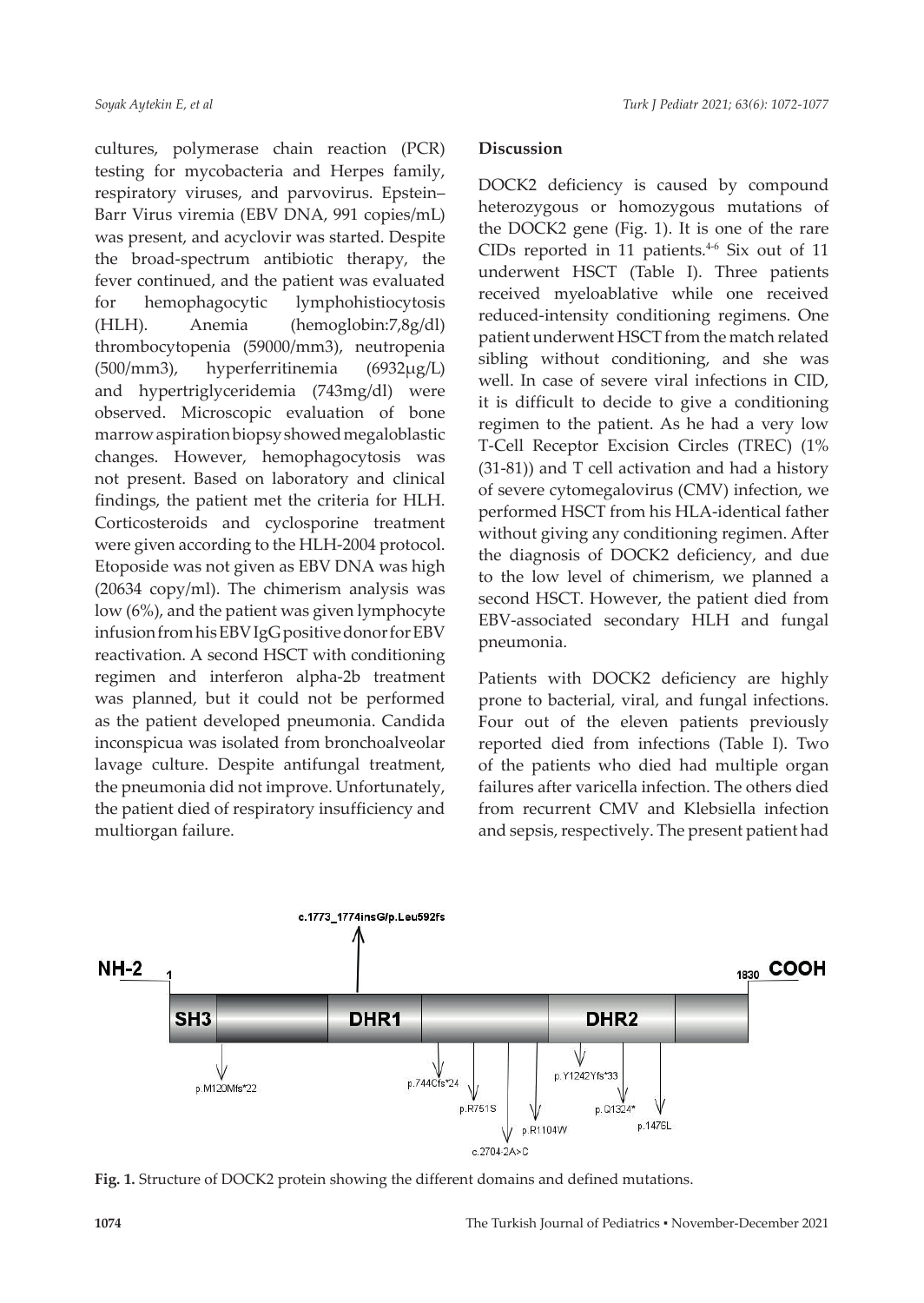| Patients                                     | Dobbs et all.<br>P1                                               | Dobbs et all.<br>P <sub>2</sub>                                                                              | Dobbs et all.<br>P <sub>3</sub>                                       | Dobbs et all.<br>P <sub>4</sub>                                     | Dobbs et all.<br><b>P5</b>                                             | Moens et all.<br>P <sub>6</sub>                              |
|----------------------------------------------|-------------------------------------------------------------------|--------------------------------------------------------------------------------------------------------------|-----------------------------------------------------------------------|---------------------------------------------------------------------|------------------------------------------------------------------------|--------------------------------------------------------------|
| DOCK <sub>2</sub><br>mutation                | p.Y1242Yfs*33                                                     | p.R1104W p.Q1324* p.R751S                                                                                    |                                                                       | p.F744Cfs*27                                                        | p.M120Mfs*22<br>p.P1476L                                               | c.2704-2 A>C                                                 |
| Ethnic origin                                | Lebanese                                                          | Finnish                                                                                                      | Turkish                                                               | Turkish                                                             | Hispanic                                                               | Moroccan                                                     |
| Age at<br>evaluation                         | 5 months                                                          | 2.5 years                                                                                                    | 6.3 years                                                             | 1 years                                                             | 4 months                                                               | One months                                                   |
| Sex                                          | Male                                                              | Female                                                                                                       | Male                                                                  | Male                                                                | Male                                                                   | Male                                                         |
| Symptoms at<br>onset                         | bronchiolitis caused granulomatous<br>by<br><b>RSV</b>            | inflammation in<br>lungs caused by M.<br>avium intracellulare                                                | meningoencephalitis neonatal-onset<br>caused by mumps                 | chronic diarrhea,<br>oral moniliasis                                | <b>Interstitial</b><br>pneumonia                                       | Ulcerative perianal<br>dermatitis, E. coli<br>pyelonephritis |
| Other<br>symptoms and pneumoniae<br>findings | recurrent                                                         | recurrent offitis<br>media,<br>pneumonia<br>and diarrhea,<br>recurrent<br>thrombocytopenia<br>and thrombosis | recurrent upper and growth failure,<br>respiratory tract<br>infection | hepatomegaly                                                        | Rectal fistula                                                         | nephrotic syndrome,<br>Omenn Syndrome                        |
| Viral<br>infections                          | <b>RSV</b>                                                        | M. avium<br>intracellulare                                                                                   | Mumps, Varicella                                                      | parainfluenza<br>virüs, type 3<br>adenovirus, CMV, K.<br>pneumoniae |                                                                        |                                                              |
| <b>HSCT</b>                                  | $^{+}$                                                            | $+$                                                                                                          |                                                                       |                                                                     | $^{+}$                                                                 |                                                              |
| Donor                                        | <b>MMRD</b>                                                       | <b>MUD</b>                                                                                                   |                                                                       |                                                                     | <b>MRD</b>                                                             |                                                              |
| Conditioning<br>regimen                      | myeloablative<br>conditioning with<br>busulfan and<br>fludarabine | reduced-intensity<br>conditioning<br>with treosulfan,<br>fludarabine, and<br>alemtuzumab                     |                                                                       |                                                                     | Myeloablative<br>conditioning with<br>busulfan and<br>cyclophosphamide |                                                              |
| Cause of death Alive                         |                                                                   | Alive                                                                                                        | Varicella pneumonia Sepsis                                            | (K.pneumoniae)                                                      | Alive                                                                  | ARDS and capillary<br>leak syndrome                          |

|  |  |  |  |  |  |  | <b>Table I.</b> DOCK2 defective patients, review of the literature. |
|--|--|--|--|--|--|--|---------------------------------------------------------------------|
|--|--|--|--|--|--|--|---------------------------------------------------------------------|

ATG: anti-thymocyte globulin, GVHD: graft versus host disease, HSCT: hematopoietic stem cell transplantation, MMRD: mismatched related donor, MRD; matched related donor, MUD: matched unrelated donor, NA: not available

early-onset severe CMV infection. After HSCT, he suffered from EBV-associated secondary HLH and died from Candida pneumonia. In this case, IVIG was started even though immunoglobulin levels were normal. Because the patient's clinical and immunological features were compatible with severe combined immunodeficiency.

HLH is a rare and highly fatal multisystem inflammatory syndrome. HLH is common in patients with primary immunodeficiencies, particularly those with abnormal T cell functions. However, secondary HLH after transplantation in PID is uncommon.<sup>8,9</sup> Asano et al.<sup>10</sup> reported that secondary HLH developed in 37 out of 5427 HSCT cases, and four out of 37 were PID. Ali et al.11 reported EBV-associated HLH in three out of 408 patients who underwent allogeneic HSCT,

and all three patients died. Epstein–Barr virus is the most frequently associated infectious agent with HLH.<sup>11</sup> In these cases, it is challenging to control HLH and EBV.10 Therefore, EBV titer monitoring is needed in the patients before and after the HSCT. In the present case, the HLH-2004 protocol was given without etoposide, because of high EBV DNA copy numbers (20634 copy/ml). Anti-CD20 antibody (rituximab) improves outcomes in patients with EBVassociated lymphoproliferative disorders by depleting B cells.<sup>12</sup> However, we could not give the patient the rituximab therapy. Because the patient's fever persisted, and we could not rule out sepsis. HLH could have possibly occurred in the patient due to graft failure.

In plasmacytoid dendritic cells, induction of type I interferons (IFN) critically depends on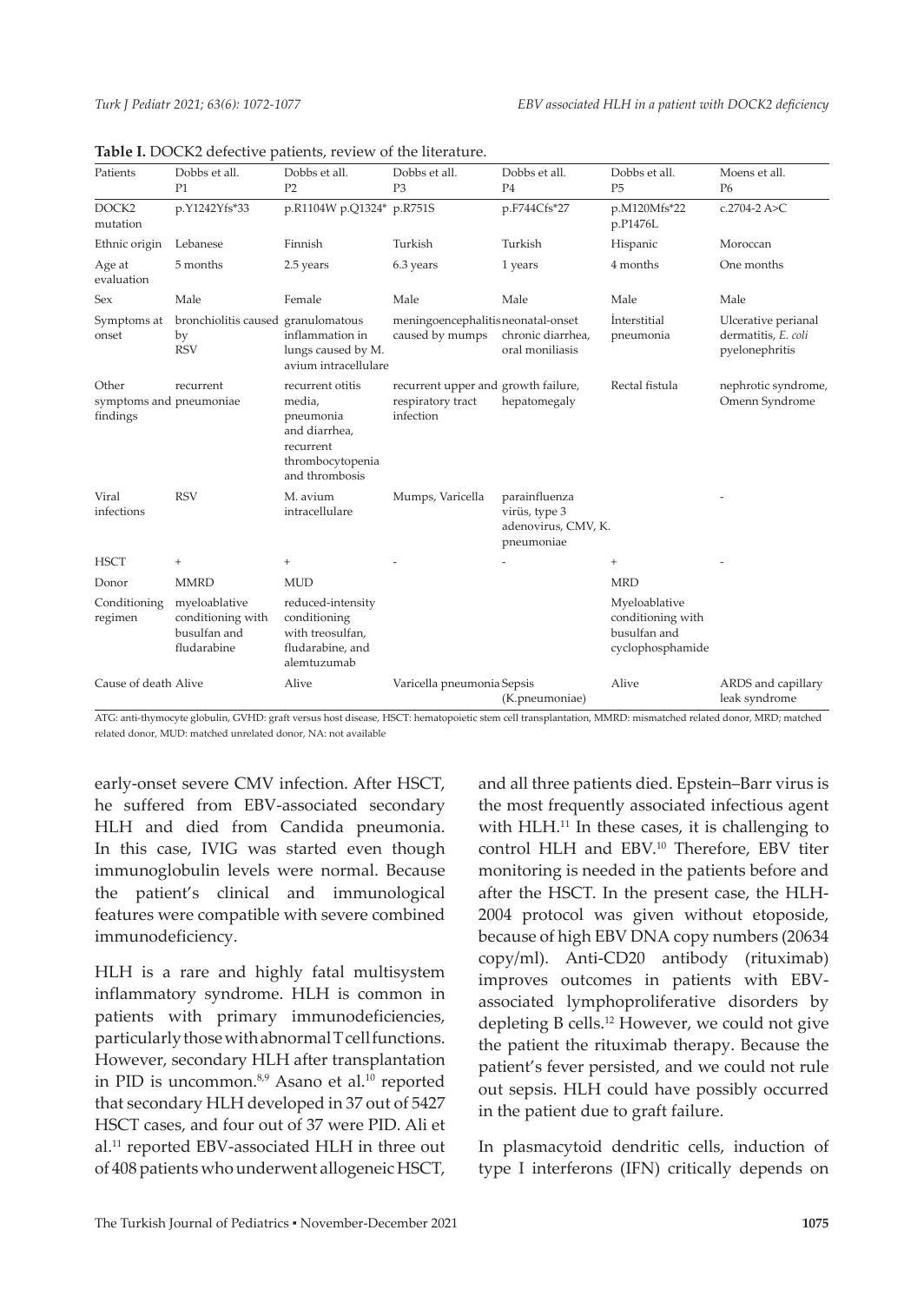|  |  | Table I. Continued. |
|--|--|---------------------|
|--|--|---------------------|

| Patients                          | Moens et all.<br>P7                | Moens et all.<br>P8                         | Moens et all.<br>P <sub>9</sub> | Alosaimi et all.<br>P <sub>10</sub>                                          | Alosaimi et all.<br>P11                                          | Our patient<br>P <sub>12</sub>                                                            |
|-----------------------------------|------------------------------------|---------------------------------------------|---------------------------------|------------------------------------------------------------------------------|------------------------------------------------------------------|-------------------------------------------------------------------------------------------|
| DOCK <sub>2</sub><br>mutation     | c.2704-2 A>C                       | c.2704-2 A>C                                | c.2704-2 A>C                    | Del 902-1078                                                                 | Phe848fs                                                         | p.L592Afs*76                                                                              |
| Ethnic origin                     | Moroccan                           | Moroccan                                    | Moroccan                        | <b>NA</b>                                                                    | <b>NA</b>                                                        | Turkish                                                                                   |
| Age at<br>evaluation              | NA                                 | <b>NA</b>                                   | NA                              | 2 weeks of age                                                               | 5 months                                                         | 16 months                                                                                 |
| Sex                               | Female                             | Male                                        | Female                          |                                                                              |                                                                  | Male                                                                                      |
| Symptoms at<br>onset              |                                    | <b>NA</b>                                   | <b>NA</b>                       | chronic diarrhea,<br>recurrent<br>sinopulmonary<br>infection, CMV<br>viremia | chronic diarrhea,<br>recurrent<br>pneumonia, oral<br>candidiasis | recurrent diarrhea                                                                        |
| Other<br>symptoms and<br>findings |                                    | NA                                          | <b>NA</b>                       |                                                                              | NA                                                               | perianal abscess,<br>recurrent<br>pneumonia, Growth<br>retardation, EBV<br>associated HLH |
| Viral<br>infections               | Varicella                          | <b>NA</b>                                   | NA                              | <b>CMV</b>                                                                   |                                                                  | CMV, EBV, Candida<br>inconspicua                                                          |
| <b>HSCT</b>                       |                                    | $^{+}$                                      | $+$                             | $^{+}$                                                                       |                                                                  | $^{+}$                                                                                    |
| Donor                             | NA                                 | <b>NA</b>                                   | <b>MRD</b>                      | <b>MUD</b>                                                                   |                                                                  | <b>MRD</b>                                                                                |
| Conditioning<br>regimen           |                                    | NA                                          | Without<br>conditioning         | myeloablative<br>conditioning<br>with busulfan,<br>fludarabine, and<br>ATG   |                                                                  | Without<br>conditioning                                                                   |
|                                   | Cause of death Varicella infection | Alveolar<br>hemorrhage after<br><b>HSCT</b> | Alive                           | Alive                                                                        | Sepsis                                                           | GVHD Pneumoniae                                                                           |

ATG: anti-thymocyte globulin, GVHD: graft versus host disease, HSCT: hematopoietic stem cell transplantation, MMRD: mismatched related donor, MRD; matched related donor, MUD: matched unrelated donor, NA: not available

IFN regulatory factor 7 (IRF-7) and IkappaB Kinase IKKα, which activates IRF-7 after binding.13 In DOCK2-/- plasmacytoid dendritic cells, phosphorylation of IKK- $\alpha$  and nuclear translocation of Interferon Regulatory Factors (IRF-7) were impaired, resulting in a selective loss of IFN-α/IFN-β induction. Recombinant IFN-α2b replacement protects DOCK2 deficient fibroblasts from virus-induced cell death. During the HLH process, we planned to give interferon-alpha 2b treatment to the patient. However, we could not give as we lost the patient within a few days.

In conclusion, DOCK2 deficiency is a rare form of CID. Its diagnosis is challenging because these patients may have normal lymphocyte count on routine laboratory analysis. Accurate diagnosis usually requires genetic testing, and early diagnosis may increase the chance of effective treatment. The curative treatment should be HSCT soon after diagnosis. Further studies are needed to define other treatment options for DOCK2 deficient patients.

#### **Author contribution**

The authors confirm contribution to the paper as follows: study conception and design: ESA, DC, IT; data collection: ESA, IB; analysis and interpretation of results: CT, BC, DC; draft manuscript preparation: ESA, DC, İT. All authors reviewed the results and approved the final version of the manuscript.

#### **Conflict of interest**

The authors declare that they have no conflict of interest.